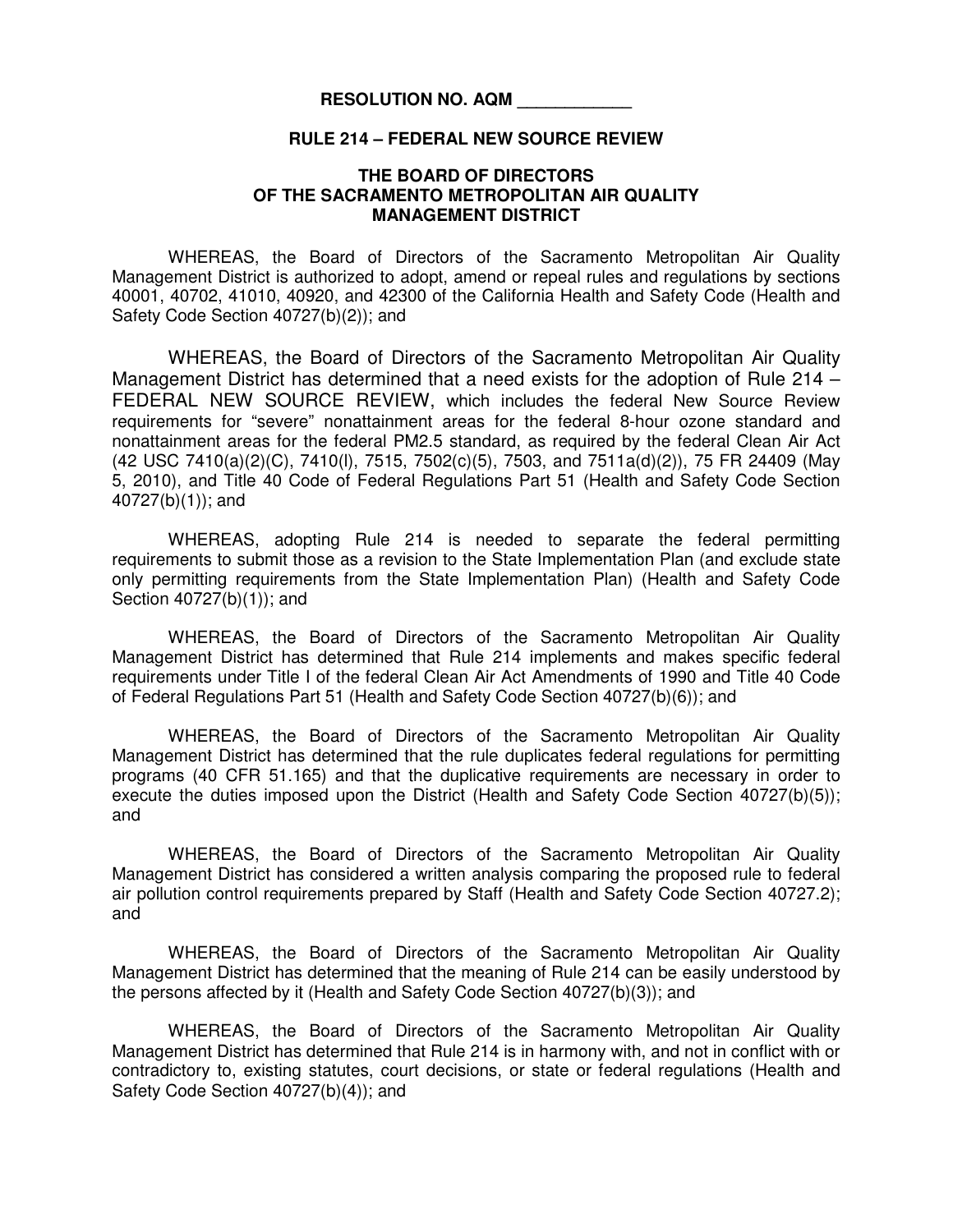Board Resolution Rule 214, Federal New Source Review October 28, 2010, Page 2

WHEREAS, the Board of Directors of the Sacramento Metropolitan Air Quality Management District has maintained records of the rulemaking proceedings (Health and Safety Code Section 40728); and

WHEREAS, the Board of Directors of the Sacramento Metropolitan Air Quality Management District held a duly noticed public hearing on October 28, 2010 and considered public comments on the proposed rule (Health and Safety Code Sections 40725 and 40726); and

WHEREAS, the Board of Directors of the Sacramento Metropolitan Air Quality Management District has considered the socioeconomic impacts of the rule (Health and Safety Code Section 40728.5); and

WHEREAS, although the District has coordinated this rulemaking effort with U.S. EPA, that agency may nonetheless disapprove the rule or require additional changes that may alter business compliance requirements or methods of compliance; and

WHEREAS, the California Environmental Quality Act (CEQA), under Section 15308 of the State CEQA Guidelines, exempts actions by a regulatory agency for the protection of the environment; and Section 15061(b)(3) of the State CEQA Guidelines exempts actions that can be seen with certainty that there is no possibility that such actions may have a significant adverse effect on the environment.

NOW, THEREFORE, BE IT RESOLVED THAT Rule 214 is exempt from the provisions of CEQA; and

BE IT FURTHER RESOLVED THAT the Board of Directors of the Sacramento Metropolitan Air Quality Management District approves and adopts Rule 214 – FEDERAL NEW SOURCE REVIEW; and

BE IT ORDERED that Rule 214 – FEDERAL NEW SOURCE REVIEW are not effective until the day of the U.S. Environmental Protection Agency final action approving Rule 214 – FEDERAL NEW SOURCE REVIEW.

BE IT FURTHER ORDERED that Rule 214 – FEDERAL NEW SOURCE REVIEW be submitted as a revision to the State Implementation Plan.